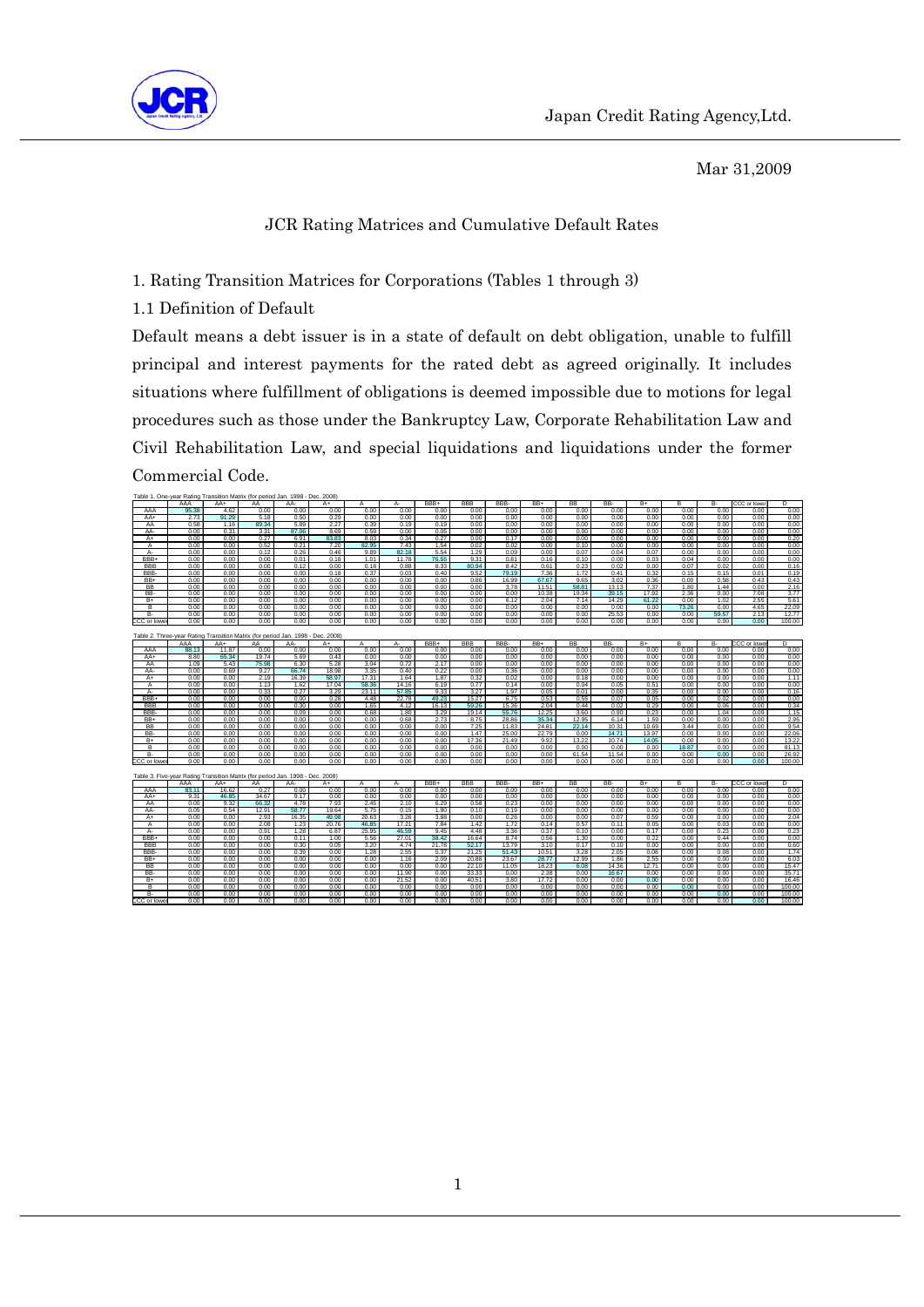

1.2 Rating Data Employed

Data used are JCR's long-term ratings for residents made public during the 11 years from January 1998 through December 2008 except the following:

- Ratings on Guaranteed Bonds
- Ratings on Subordinated Bonds
- 'p' Ratings

 Included, however, are the ratings that were changed to Dp from the original ratings that had not been 'p' ratings, such as ratings on ability to pay insurance claims. Employed here are the corporate rating data available as of the end of each month. Corporations that fell into D or Dp are listed in Table 4.

| Corporation                    | Rating | Year of Default |
|--------------------------------|--------|-----------------|
| Yaohan Japan                   |        | 1997            |
| JDC                            | D      | 1998            |
| Toho Mutual Life Insurance     | Dp     | 2000            |
| Kawasaki Electric              | D      | 2000            |
| Taisei Fire and Marine         | D      | 2001            |
| Mycal                          | D      | 2001            |
| Kyoei Life Insurance           | Dp     | 2001            |
| Chiyoda Mutual Life Insurance  | Dp     | 2001            |
| Tokyo Mutual Life Insurance    | n      | 2001            |
| Daihyaku Mutual Life Insurance | Dp     | 2001            |
| Painthouse                     | D      | 2005            |
| Suruga Corporation             | D      | 2008            |
| Zephyr                         | D      | 2008            |
| <b>Urban Corporation</b>       |        | 2008            |
| Yamato Life Insurance          | Dр     | 2008            |

Table 4. List of Corporations that fell to D or Dp Rating

#### 1.3 Method Employed

JCR prepared a frequency distribution table, listing the initial ratings on vertical axis (column) and those a year (3 years and 5 years) later on horizontal axis (row). For example, a rating on an issue at the end of January 1998 has been compared with that on the same issue at the end of January 1999 (2001 and 2003), with the rating at the end of February 1998 compared with that at the end of February 1999 (2001 and 2003). JCR then added up a cell of all of the tables (10 years x 12 months) for the same position and divided the figure by the total number of data in each row to provide the results in percentage terms as shown in Tables 1 through 3.

#### 1.4 How to read Rating Transition Matrices and Example for Use

Ratings are reviewed once a year or when events affecting credibility occur. They are upgraded, retained or downgraded depending on the creditworthiness of issuers at that time. Rating matrices illustrate to which ratings the current ratings change n years later (1, 3 or 5 years later as shown in Tables 1 through 3) in a probability (percentage) form based on past rating data. Rating transition matrices created for changes in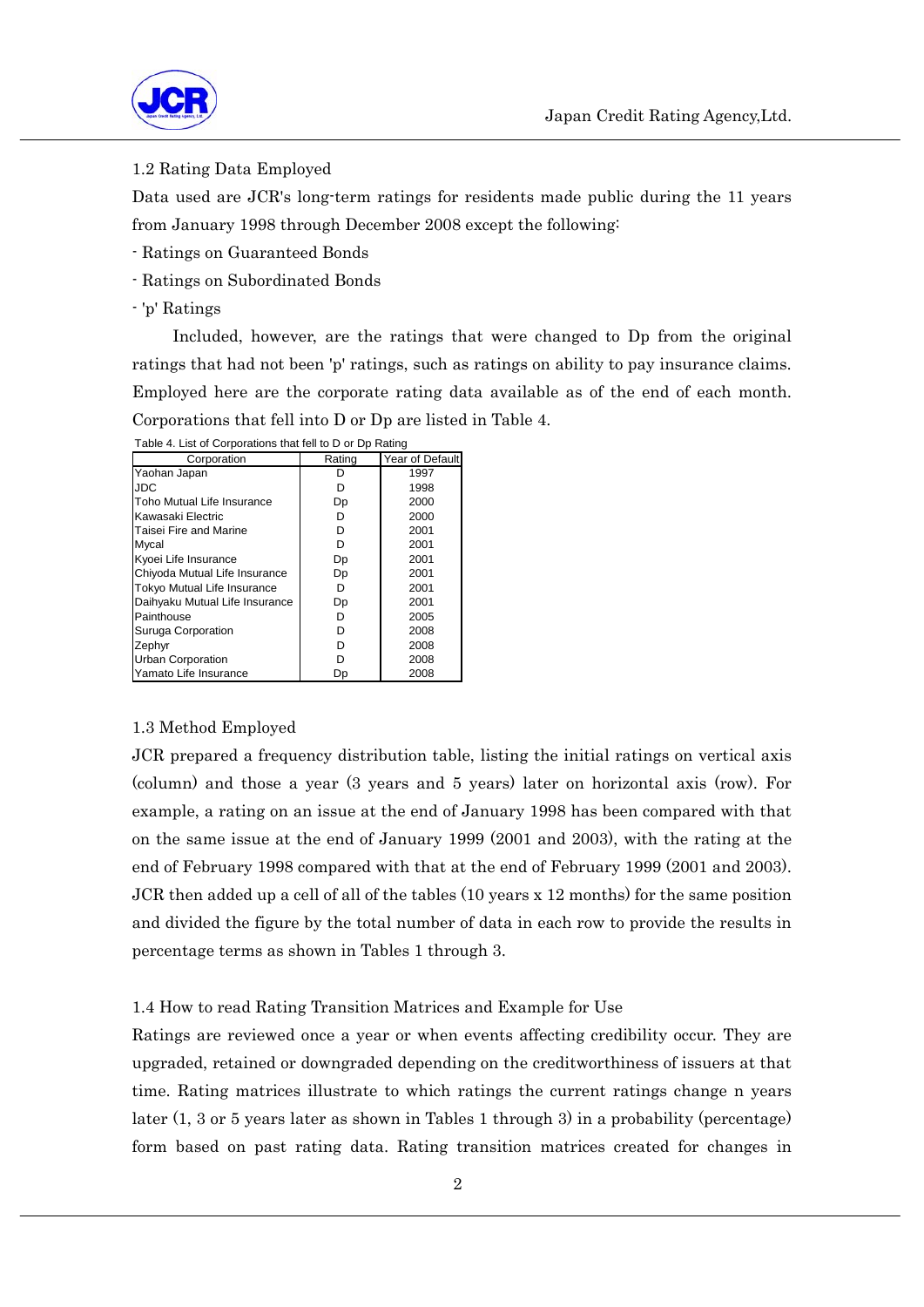

ratings n years later in this manner allow us to obtain numerical values true to actual performance unlike estimates by some other models because they are based on JCR's actual rating performance for the past 11 years. They also show stable rating transitions that are not influenced by temporary and accidental events.

 Rating matrices show that the lower the ratings are, the higher will be the probability of upgrading or downgrading a year later rather than being kept unchanged. Consequently, they show that the creditworthiness of corporations with lower ratings lacks stability as compared with that of corporations with higher ratings. Investors can know how much the bonds held by them are exposed to risk of rating change.

 Using rating transition matrices, investors can estimate a future rating based on the current rating. For example, given the Markov chain, they can get a pseudo rating transition matrix n years later by multiplying one-year rating transition matrix by n times in accordance with matrix multiplication. They can also estimate changes in ratings n year later by reading the pseudo matrix created in this way.

### 2. CDRs Based on Category-wise Corporate Ratings (Table 5)

To validate the adequacy of JCR ratings objectively, 1-, 3- and 5-year CDRs have been calculated based on category-wise corporate ratings, using the data on past records as described in "1. Rating Transition Matrices for Corporations (for the period from January 1998 to December 2008)." The results are as shown in Table 5.

| Rating              | One-year | Three-vear | Five-year |
|---------------------|----------|------------|-----------|
| AAA                 | 0.00%    | 0.00%      | 0.00%     |
| AA                  | 0.00%    | 0.00%      | 0.00%     |
| А                   | 0.05%    | 0.34%      | 0.62%     |
| <b>BBB</b>          | 0.12%    | 0.48%      | 0.74%     |
| BB                  | 1.21%    | 6.34%      | 12.07%    |
| R                   | 10.94%   | 33.00%     | 47.62%    |
| <b>CCC</b> or lower | 100.00%  | 100.00%    | 100.00%   |

Table 5. CDRs by Rating Category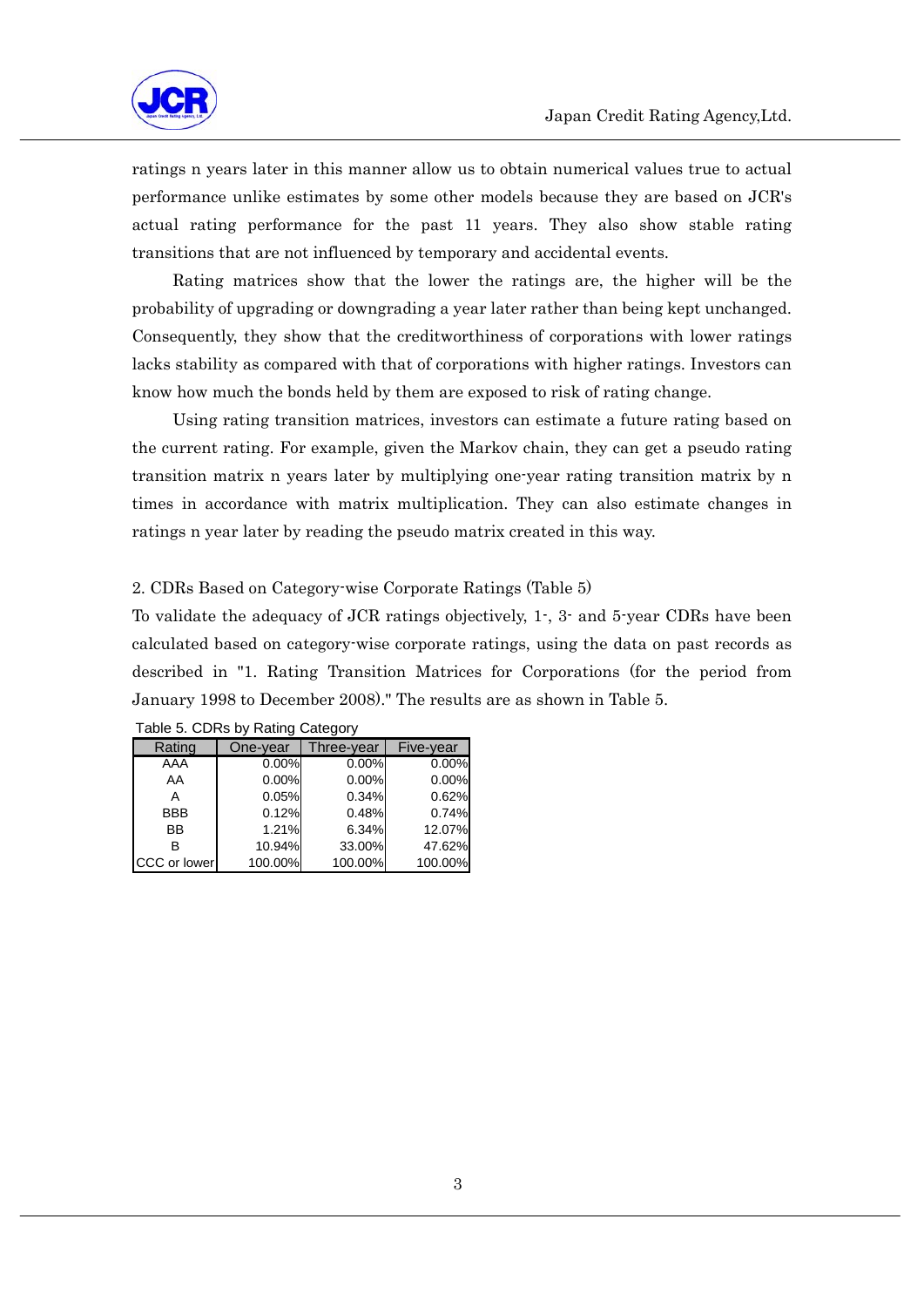

3. Broadly Defined Three-year CDRs Based on Category-wise Ratings (Table 6) JCR has calculated broadly defined three-year CDRs based on category-wise corporate ratings in light of new BIS regulations.

# 3.1 What is Broadly Defined Default?

JCR has counted those corporations which were accorded debt forgiveness by banks or carried out debt-to-equity swaps as defaults and calculated broadly defined defaults by adding up those defaults and defaults shown in Table 4. Corporations whose ratings were withdrawn or extinguished have also been included in the default counting for both numerators and denominators for defaulted corporations, and for denominators only for corporations which have not defaulted.

## 3.2 Method Employed

To calculate the three-year CDRs (average of past 10 years) based on 2008 ratings, JCR counted the number of corporations that defaulted on a broadly defined basis one year, two years and three years later in each rating category at the end of each December for the period from 1996 through 2007, calculated defaults one year, two years and three years later and produced weighted averages against the beginning number of corporations during the period covered. Then, JCR calculated three-year CDRs by accumulating default rates for one year, two years and three years later. Where DR one year later is  $a1$ , DR two years later is  $a2$  and DR three years later is  $a3$ , three-year CDR equals  $1 \cdot (1 \cdot \alpha) \times (1 \cdot \alpha) \times (1 \cdot \alpha)$ .

|      | AAA-AA   |        | BBE | BB    |                  | CCC.<br>$\alpha$<br>lower |
|------|----------|--------|-----|-------|------------------|---------------------------|
| 2007 | $J.00\%$ | 0.40%l | 16% | 8.56% | $7\%$ .<br>51.47 | 100.00%                   |
| 2008 | 0.00%l   | 0.38%l | 45% | 9.56% | 52.63%           | 100.00%                   |

Table 6. Broadly Defined 3-year CDRs by Rating Category (Average of past 10 years)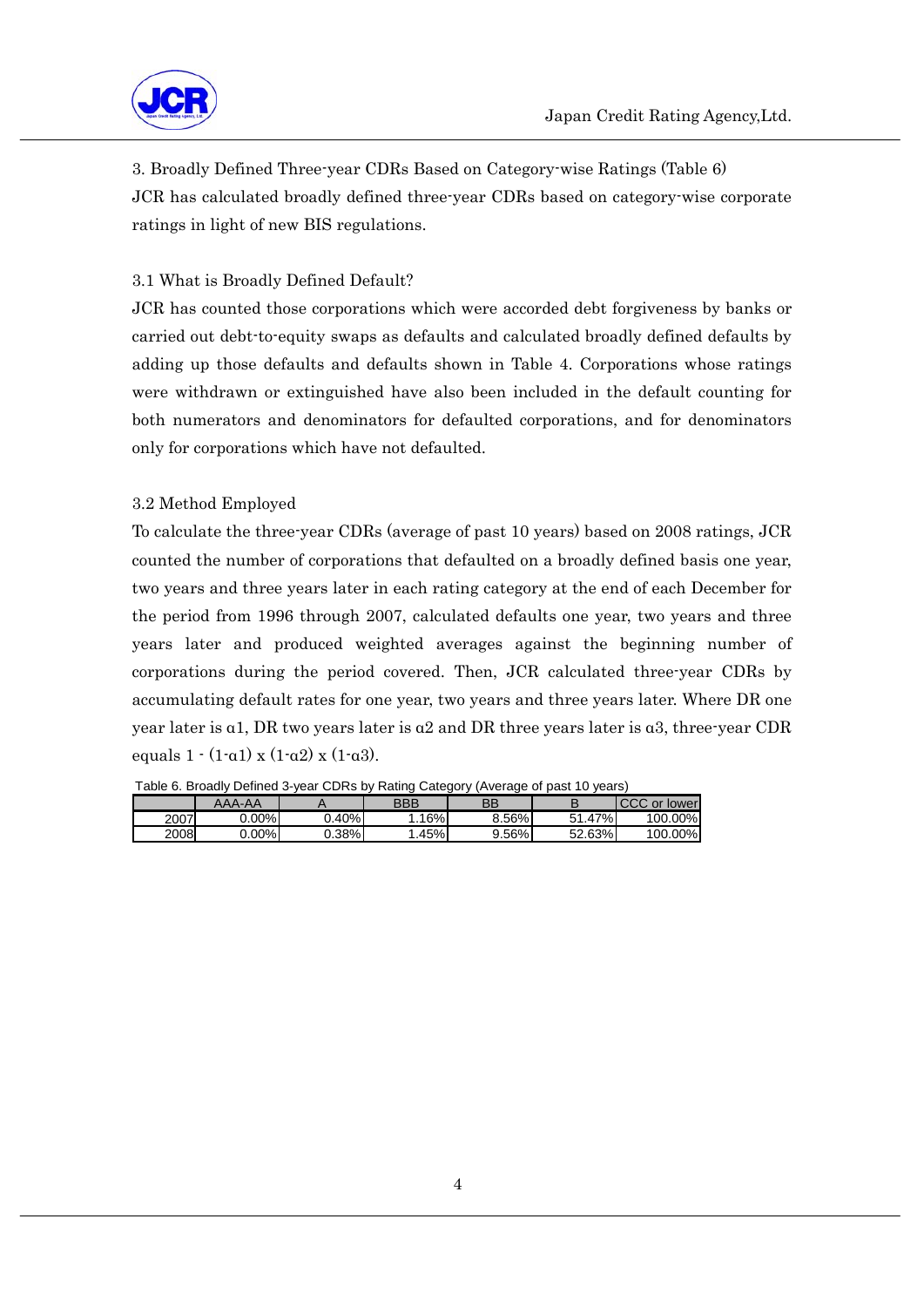

## 4. Rating Transition Matrices for Asset-backed Securities (ABS)

As in last year, JCR has made public the "Rating Transition by Lapse of Months" and "One-year (on a Calendar Year Basis) Rating Transitions" based on the data in the latest three years.

## 4.1 Rating Data Employed

The data covered are asset-backed securities with internal credit enhancement provided in the form of senior-subordinated structure for the period from November 1996 to December 2008. Data on repackaged bonds and asset-backed securities guaranteed by third parties have been excluded. Asset-backed securities consisting of multiple tranches have been counted as one when they have the same rating status while different in maturities.

## 4.2 Method Employed

## 4.2.1 Rating Transition Matrices by Lapse of Months (Tables 7 through 9)

JCR surveyed and tallied how the rating on each of the asset-backed securities changed as months elapsed from that at the time of the issuance. Shown in Tables 7, 8 and 9 are the distributions of changes after the lapse of 12 months, 24 months and 36 months, respectively. Excluded from the tally are the issues redeemed before the end of each period or the issues that, despite changes in ratings, failed to survive each period.

4.2.2 One-Year (on a Calendar Year Basis) Rating Transition Matrices (Tables 10 & 11) JCR studied how the ratings at the beginning of January each year changed by the end of the year over the period from 2006 to 2008. The changes in the three years were tallied and averaged as indicated in Table 10. The rating transitions in the year 2008 are also given in Table 11 for reference.

|             | Table 7. 12-months Later Rating Transition Matrix |        |       |        |        |        |        |        |            |        |     |           |     |        |   |             |
|-------------|---------------------------------------------------|--------|-------|--------|--------|--------|--------|--------|------------|--------|-----|-----------|-----|--------|---|-------------|
|             | AAA                                               | AA+    | AA    | AA-    | $A+$   | А      | $A-$   | BBB+   | <b>BBB</b> | BBB-   | BB+ | <b>BB</b> | BB- | $B+$   | B | B- or lower |
| AAA         | 100.00                                            |        |       |        |        |        |        |        |            |        |     |           |     |        |   |             |
| AA+         |                                                   | 100.00 |       |        |        |        |        |        |            |        |     |           |     |        |   |             |
| AA          |                                                   | 5.00   | 95.00 |        |        |        |        |        |            |        |     |           |     |        |   |             |
| AA-         |                                                   |        |       | 100.00 |        |        |        |        |            |        |     |           |     |        |   |             |
| $A+$        |                                                   |        |       |        | 100.00 |        |        |        |            |        |     |           |     |        |   |             |
| A           |                                                   |        |       |        |        | 100.00 |        |        |            |        |     |           |     |        |   |             |
| $A-$        |                                                   |        |       |        |        |        | 100.00 |        |            |        |     |           |     |        |   |             |
| BBB+        |                                                   |        |       |        |        |        |        | 100.00 |            |        |     |           |     |        |   |             |
| <b>BBB</b>  |                                                   |        |       |        |        |        |        |        | 94.44      | 5.56   |     |           |     |        |   |             |
| BBB-        |                                                   |        |       |        |        |        |        |        |            | 100.00 |     |           |     |        |   |             |
| $BB+$       |                                                   |        |       |        |        |        |        |        |            |        |     |           |     |        |   |             |
| <b>BB</b>   |                                                   |        |       |        |        |        |        |        |            |        |     | 100.00    |     |        |   |             |
| BB-         |                                                   |        |       |        |        |        |        |        |            |        |     |           |     |        |   |             |
| $B+$        |                                                   |        |       |        |        |        |        |        |            |        |     |           |     | 100.00 |   |             |
| в           |                                                   |        |       |        |        |        |        |        |            |        |     |           |     |        |   |             |
| B- or lower |                                                   |        |       |        |        |        |        |        |            |        |     |           |     |        |   |             |